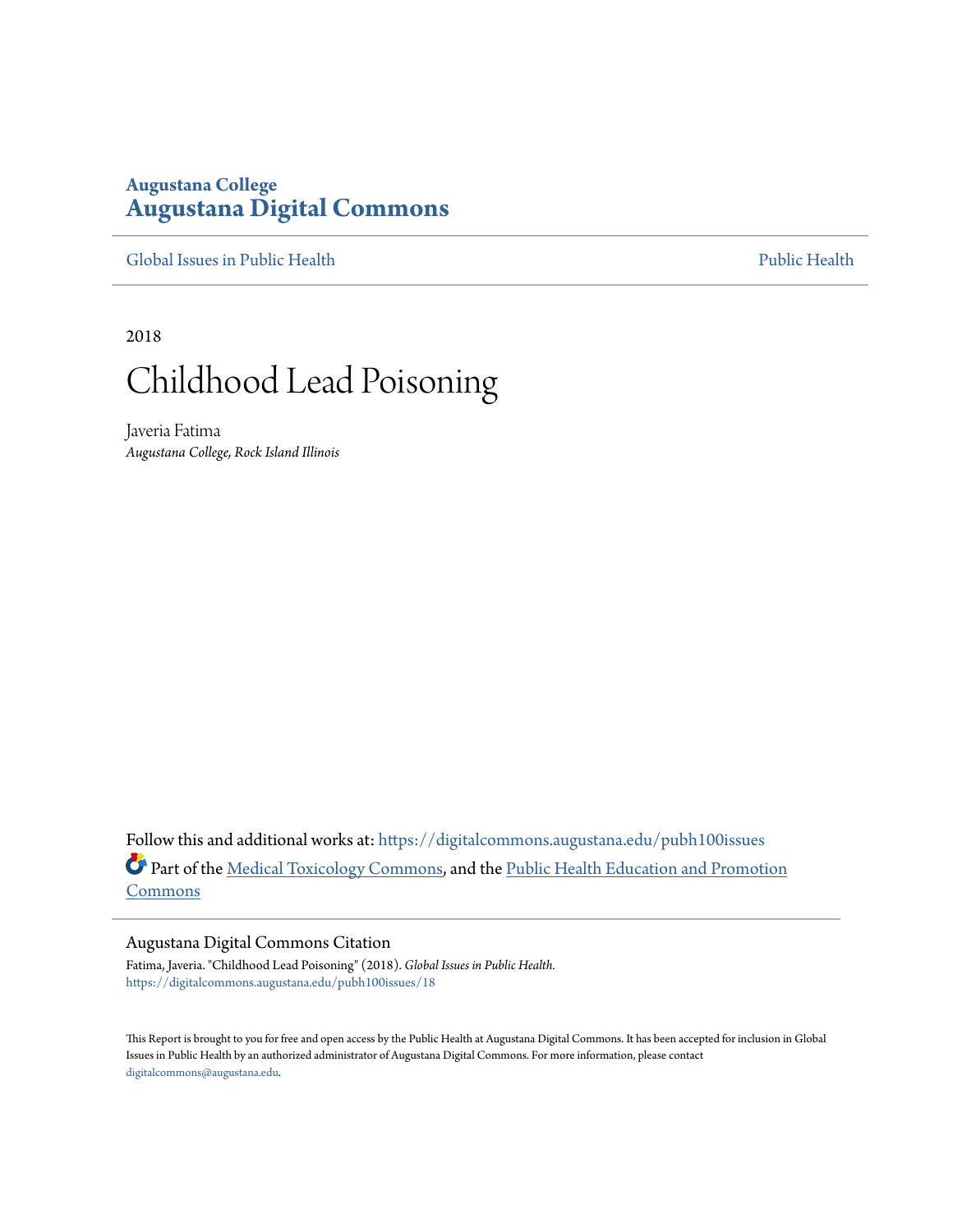## C**hildhood Lead Poisoning**

#### Symptoms:

Childhood lead poisoning is an environmental disease caused by open exposure to lead from a variety of outlets such as lead-based paint, ceramic glazes, drinking water systems or lead pipes, leadcontaminated or electronic waste, and lead in mining (WHO, 2010). Symptoms of the disease include developmental delays, short attention span, loss of intelligence, and behavior disruption. There are also physical symptoms like fatigue, abdominal pain, seizures, weight loss, vomiting, and muscle and joint pain (WHO, 2010). The disease is usually identified by interviewing people with a combination of gastrointestinal and central nervous system irregularities, along with behavioral abnormalities (Wani, A. L. et al., 2015). Further investigation into their environment and physical symptoms is conducted to narrow down the symptoms. Childhood lead poisoning is a global crisis, accounting for 0.6% of global diseases and is found everywhere but seen more in developing nations (WHO, 2010). A study demonstrated that there were 57 hotspot locations where childhood lead poisoning was most prevalent. Most had different reasons for the poisoning. For example, leaded gasoline as a source of disease was found most in Senegal and Bangladesh and hotspots for lead-glazed pottery was exclusive to Latin America (Clune et al., 2011).



World Health Organization. (2010). *Sources of Children's Exposure to Lead* [infographic]. Retrieved 5 May, 2018 from <http://www.who.int/ceh/publications/leadguidance.pdf>

#### Prevalence/Risk Factors:

Because of fewer safety measures and less economic provision to discontinue or get rid of lead-based materials, developing countries have more cases of children with lead poisoning; however, the issue is still pertinent in developed countries. U.S. Prevalence data shows that 76,680 children five years old and under had high BLLs, 5-9 (Raymond, J. & Brown, M., 2017). The poorest group of people in America are children, and the poorest neighborhoods tend to consist majorly of children of color (Bruner, 2017). Some of the risk factors of childhood lead poisoning include poverty, living in older housing, and being iron deficient. All these risk factors are more likely to be faced by children who are impoverished than those who are not. Children in the age range of one to four years old are more likely to be affected by exposure to lead based products than children one or younger (Bruner, 2017). In the U.S., 68% of the cases of poisoning were found in the East North Central region and Mid-Atlantic region of the country (CDC, 2017).